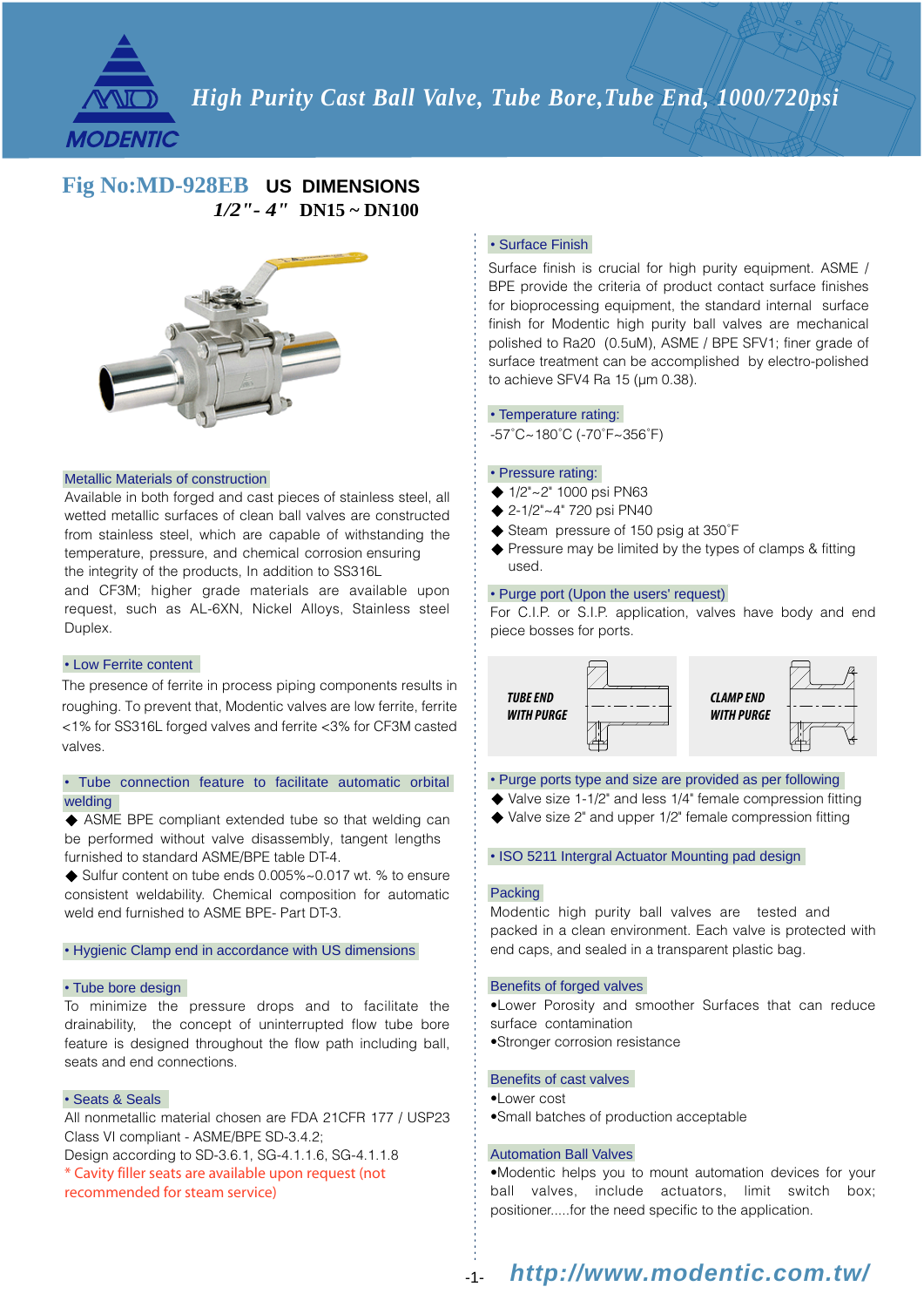*High Purity Cast Ball Valve, Tube Bore,Tube End, 1000/720psi*

### *1/2"- 4"* **DN15 ~ DN100 Fig No:MD-928EB US DIMENSIONS**

### Surface Measurement

**MODENTIC** 

### •) Table Sf-5 Acceptance Criteria For Interior Surface Finishes Of Valve Bodies

| Anomaly or Indication  | Acceptance Criteria                                                     |
|------------------------|-------------------------------------------------------------------------|
| Cluster of pits        | No more than 4 pits per each 1/2 in. x 1/2 in. inspection window.       |
|                        | The cumulative total of all relevant pits shall not exceed 0.040in.     |
| Demarcation            | If $<$ 5% of the total area when visually inspected and Ra max. is met. |
| Dents                  | None accepted.                                                          |
| Grit lines             | If Ra max, is met.                                                      |
| Nicks                  | If depth $< 0.010$ in.                                                  |
| <b>Pits</b>            | If diameter $< 0.020$ in. and bottom is shiny. Pits $< 0.003$ in.       |
|                        | diameter are irrelevant and acceptable.                                 |
| Porosity               | If diameter $< 0.010$ in. and bottom is shiny.                          |
| <b>Scratches</b>       | If length $< 0.25$ in., depth $< 0.003$ in., and Ra max, is met.        |
| Surface cracks         | None accepted.                                                          |
| Surface inclusions     | If Ra max, is met and there is no liquid penetrant indication.          |
| Surface residuals      | None accepted, visual inspection.                                       |
| Surface roughness (Ra) | See Table SF-6.                                                         |
| Weld slag              | None accepted.                                                          |
|                        |                                                                         |

Adopted from ASME / BPE - 2005

### •) Table Sf-6 RA Readings for Valves

### **Mechanically Polished** [Note (1)]

| <b>Surface Designation</b> | Ra, Max. |      |  |  |  |
|----------------------------|----------|------|--|--|--|
| <b>ASME BPE</b>            | µ-in.    | μm   |  |  |  |
| SFV <sub>1</sub>           | 20       | 0.51 |  |  |  |
| SFV <sub>2</sub>           | 25       | 0.64 |  |  |  |
| SFV <sub>3</sub>           | 30       | 0.76 |  |  |  |

### **Mechanically Polished and Electropolished**

| <b>Surface Designation</b> | Ra, Max. |      |  |  |
|----------------------------|----------|------|--|--|
| ASME BPE                   | µ-in.    | μm   |  |  |
| SFV <sub>4</sub>           | 15       | 0.38 |  |  |
| SFV <sub>5</sub>           | 20       | 0.51 |  |  |
| SFV <sub>6</sub>           | 25       | 0.64 |  |  |

Adopted from ASME / BPE - 2005

GENERAL NOTES:

(a) All Ra reading are taken across the lay, wherever possible.

(b) No single Ra reading shall exceed the Ra max. value in this table.

(c) Other Ra readings are available if agreed upon between owner / user and manufacturer, not to exceed values in this table.

**NOTE:**

(1) Or any other finishing method that meets the Ra max.

## •) Surface Roughness for Grit Finishes (Ra.)

| Abrasive<br>grit |         |                  |
|------------------|---------|------------------|
| No.              | µ-in.   | μm               |
| 500              | 4 to 10 | $0.10$ to $0.25$ |
| 320              | 6 to 15 | $0.15$ to $0.38$ |
| 240              | 8 to 20 | 0.20 to 0.51     |
| 180              | 25 max  | $0.64$ max       |
| 120              | 45 max  | $1.14$ max       |
| 60               | 140 max | 3.56 max         |

#### GRIT:

Measures the number of scratches per liner inch of abrasive pad. Higher numbers indicate a smoother finish.

RMS: Defined as Root Mean Square roughness, this method measure a sample for peaks and valleys. Lower numbers indicate a smoother finish.

Ra: Know as the Arithmetic Mean, this measurement represents the average value of all peaks and valleys. Lower numbers indicate a smooth finish.